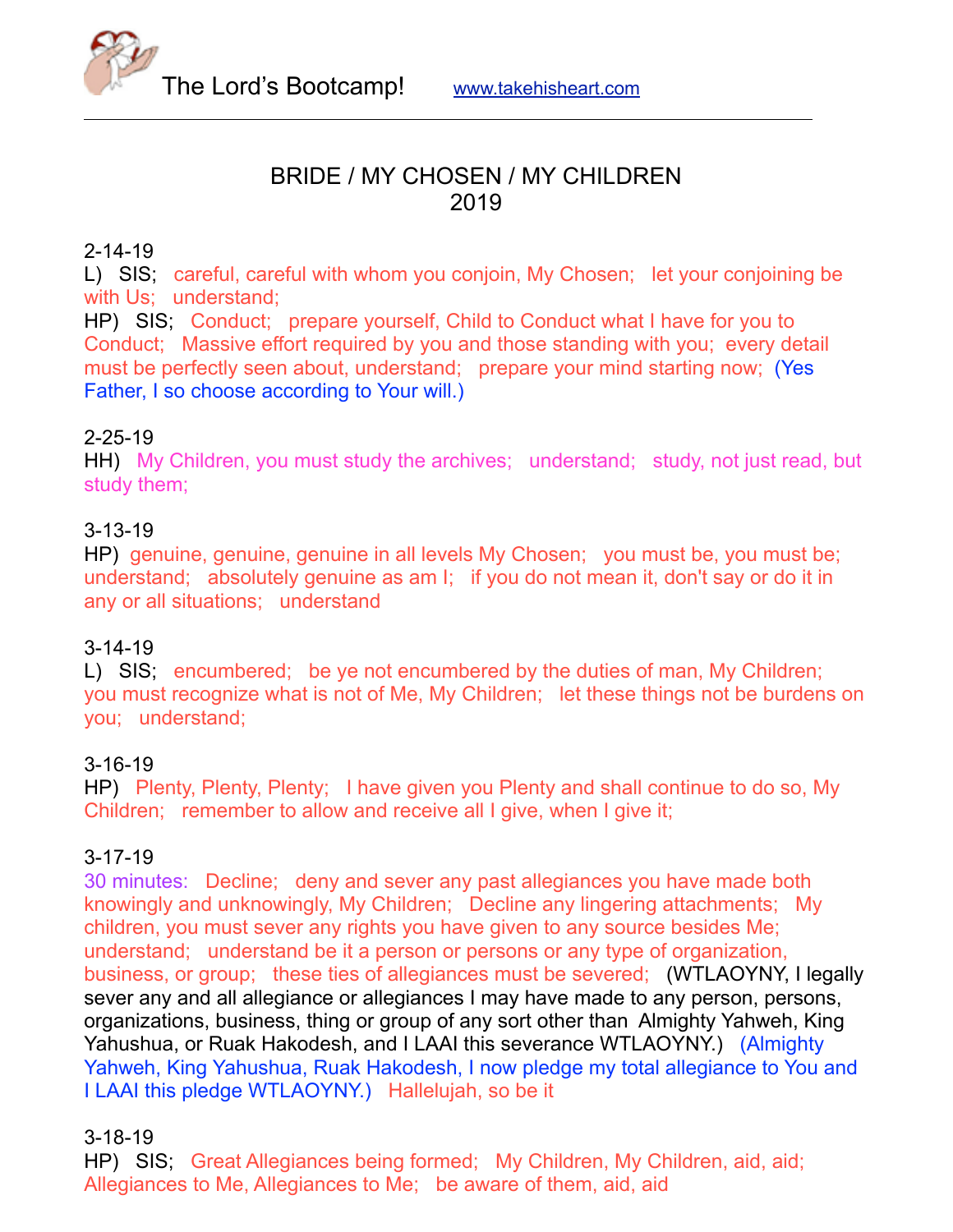3-19-19

L) **Extol; Extol My will; Extol Me and all that I am, My Children;** hold back not; HP) SIS; *Allegiance, Allegiance, Allegiance; I appreciate your Allegiance and dedication to Me, My Children; let it not wane; understand; your tongues, your tongues, your tongues, take care of your tongues* tune your ears to hear yourselves; correct all that needs correcting; understand;

HH) tend to Our business; Enlighten; Enlighten wherever I send you; you are My Beacons, My Children; **take this not lightly; you are My Chosen Ones; I have chosen you to Enlighten the nations;** step forth, boldly step forth, My Chosen Ones; teach, free, and teach more understand; *shackles must be permanently removed from all who will believe and receive;* judge them not; teach and free them; understand this directive, understand it fully; be prepared to go forth

### 3-22-19

HP) Purchased; know you have been Purchased by My blood; enter into My rest; enter into it as you finish each work I have called you to; understand, My Children, understand;

### 3-23-19

L) My chosen, work at understanding; take nothing for granted; always look beyond; yield totally to Me so I can reveal all I desire to reveal to you; understand; yield totally to Me;

### 3-24-19

HP) Enter with calm assurances; Enter with calm assurances wherever I send you, My Children; this must be and you must remember and do so;

### 3-29-19

L) Write; **My theme is** healing of souls, hearts, minds, physical and spiritual beings; yes, the salvation of all and the healing of all; grasp, grasp, grasp, My Chosen; hallelujah and Amen

### 3-31-19

30 minutes: Calm assurance, calm assurance; allow yourself to be in it at all times; L) Enlighten; forget not to Enlighten those I send you; prove Me to them; testify with irrefutable testimonies, My Children; hallelujah;

# 4-09-19

HP) lag not behind Me , My Chosen; keep up, be aware and keeps up; stay in My time, My timing; understand;

HH) *judgment shall come, be ye ready*, My Children; yes, My Children, u*se your faith, your mighty faith and be ready;* be ready to carry out My plans; <u>let there be not hesitation when I speak;</u> the **time for consistent instant obedience is now here;** understand; grasp and understand and Obey;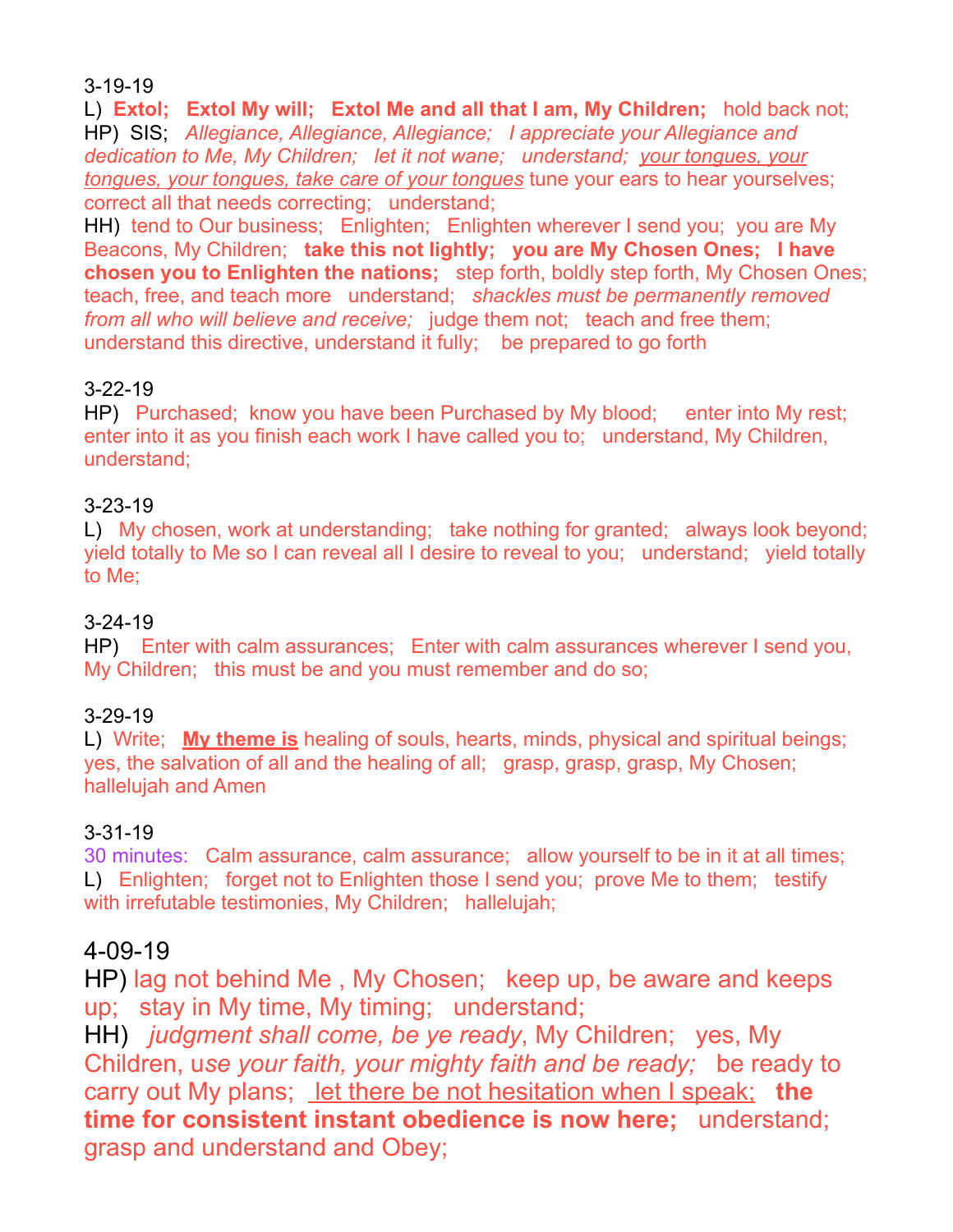# 4-10-19

L) SIS; fall not down, fall not down, My Children; stand firm; give Me your feet; yes, that they may trod where and how I direct HP) hinder not My babes; feed them what I say, when I say; choke them not; they must be allowed time and space to absorb; be aware, be aware, My Chosen;

# 4-13-19

(I wondered why He had told me about the shifting of Power to the Christians in the board words this morning.) they needed to be spoken, legally spoken; spoken with the agreement of more than 2 or 3; this body of true believers must speak; understand; (I then wondered why now?) it was time, My time for it; doubt not My plans, My Children, doubt not Me;

HP) bleed not; let not your souls bleed, My Children; allow it not; (WTLAOYNY, I LAAI the disallowance of my soul to bleed just as Almighty Yahweh has said, Hallelujah!)

# 4-16-19

L) SIS; Gather My Meat; Gather to feed; follow My lead; follow every step of My lead

HH) aggrieve not, My Children; come to Me; aggrieve not; keep it tended, Child; **it must not be allowed in**; understand; perfect submission; *strive for perfect submission to Me*

# 4-20-19

HH) parallel, parallel, parallel; (saw it several times) bring your parallel ever closer to Me, Child; soon, soon, soon, Bride, you shall truly be one with My Son; (Hallelujah, Father) yes, many, many, many, Hallelujahs; let them ring forth all across the lands, the waters, the heavenlies, and the airways, let them legally ring forth; (I legally allow Hallelujahs to ring forth where and how Almighty Yahweh desires according to His will and plans and I LAAI it WTLAOYNY.) be ready, Bride, Be Ready;

# 4-23-19

HP) SIS; Clean the house, Clean the house, My Children, I adjure you to Clean the house; *follow My steps as I give them;* 

# 4-29-19

HP) muddle not, My Children, be perfectly clear in all matters; seek My quidance and heed it; understand; step forth with sure feet;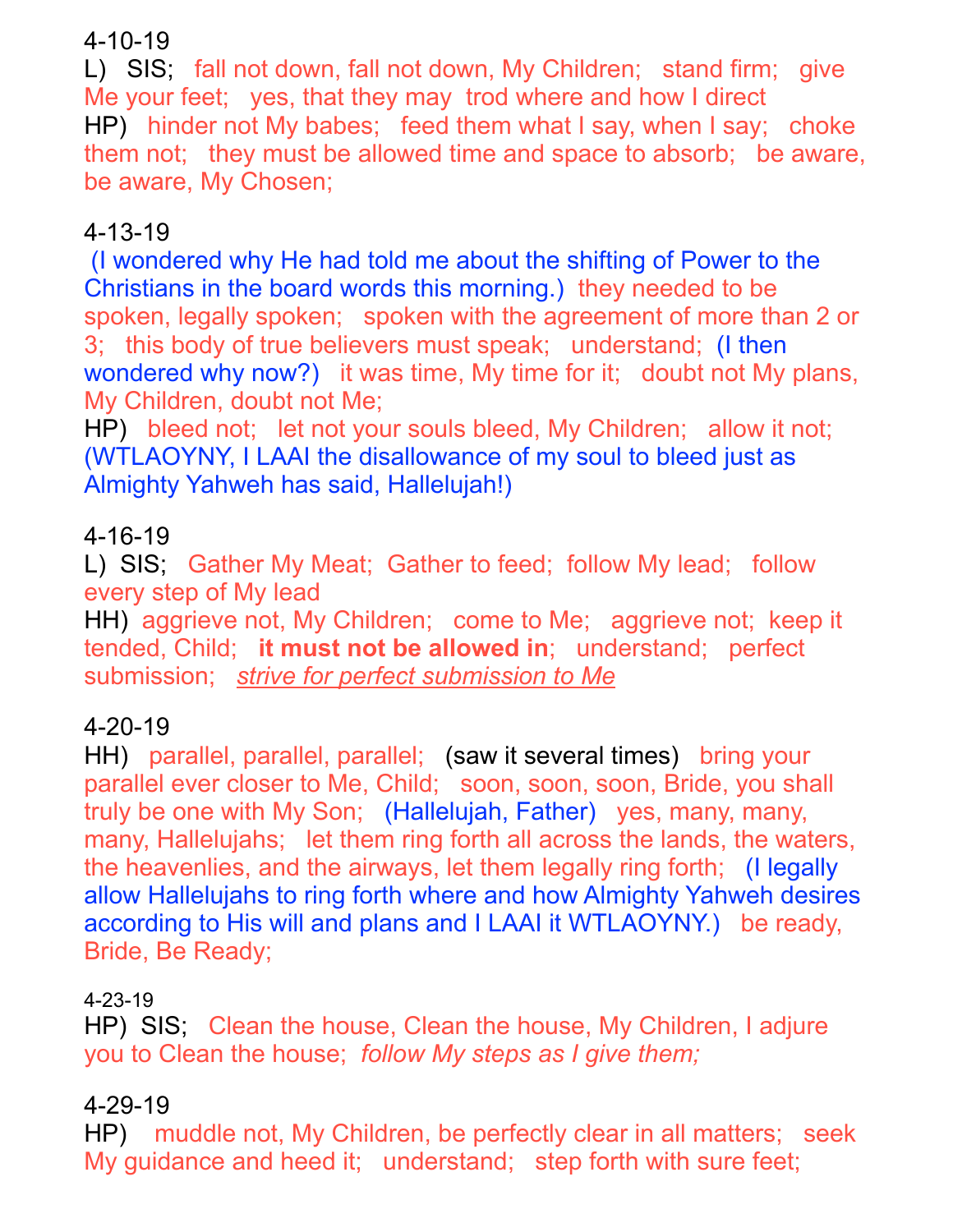tend only as I tell you to tend; assume nothing on your own; let Me guide, let Me guide;

### 5-01-19

L) Perjure not, My Chosen; be careful to not Perjure for any reason; My truth and yours must prevail; understand

HP) SIS; hinder not My plans and purposes, My Chosen; I put each of you in remembrance of *ministering within the parameters of your positions, gifts, and mantles;* encroach not on others

### 5-10-19

L) SIS; Regenerate; allow Me to Regenerate what each of you needs; (Almighty Yahweh, I LAAI allowing You to Regenerate all I need to have You Regenerate in me and for me WTLAOYNY. Hallelujah.) so be it, Child; now hope and expect; legally so; (Yes, Lord, I legally allow hope and expectancy to come forth in me and be permanently established in me and ( I LAAI it WTLAOYNY. Hallelujah.) yes, yes be it so

### 5-18-19

HH) sync with Me, sync with Me; Build Me a Church; yes, I said Build Me a Church; it must be, Child; Faith, Faith, Faith, use your Faith and My specifications; yes, there is to be one without man's walls, but yet another to house massive gatherings; Believe it, Believe it, Believe it; Believe it for it must be; settle it in your souls, your spirits, your entire beings, My Children for I have now said it and it is written and soon to be spoken; BELIEVE it; Amen and Amen;

### 5-27-19

L) SIS; holy; wholly; be now holy wholly, My Children; understand; I desire for you to be whole and holy; be aware and strive, strive for this;

### 6-14-19

HP) lead, lead, lead, My Chosen; lead as I guide you to lead; *lead as I have chosen you to lead; overstep not, assume not, but lead as I reveal your steps;* understand; **lead according to the dictates of your positions;** you each must thoroughly understand your positions and those of one another; seek Me for what you don't grasp

### 6-20-19

HH) vSIS; Cleanse, Cleanse, Cleanse; keep Cleansing; *tell My People to Cleanse before Me;* t**his must be; thorough; it must be thorough;** quick dips don't do much; wash and Cleanse yourselves thoroughly; overlook not; deep, deep, deep Cleansing must be done; teach the babes, teach My babes; Cleansing must not be overlooked; rush it not; rush it not; so many are not thorough; **this must change, My Chosen;** every step, every act imperative for thorough Cleansing; see to it, My Children

### 6-23-19

HH) grasp and re-grasp; **never assume you have grasped all I have for you**; you know all things have many details and facets; again I say, grasp and re-grasp; *regrasp as many times as it takes to get My truth deeply imbedded within you , My Children;* delve deep into the archives for re-grasping; go slowly, rush through them